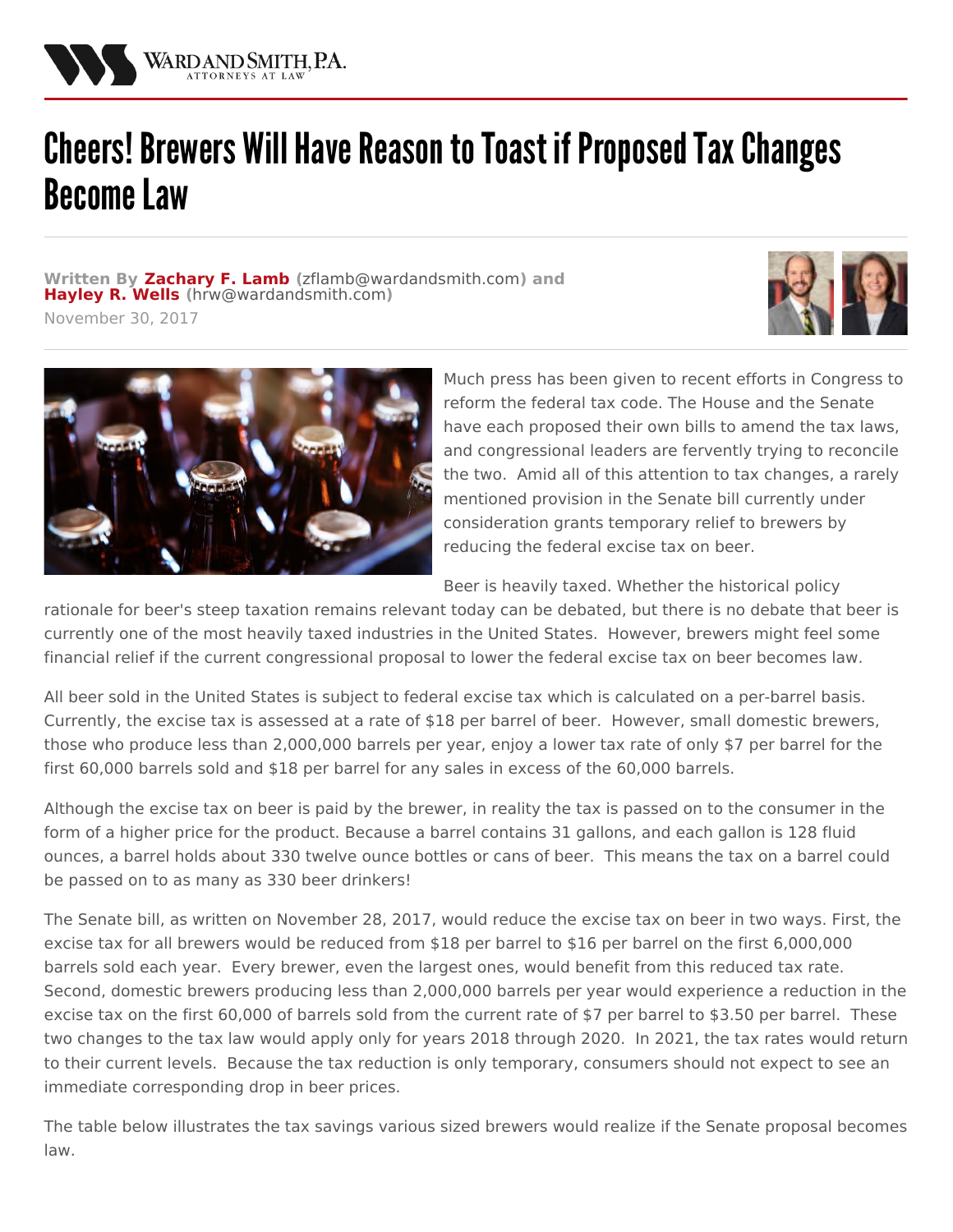

## **Cheers! Tax Impact of Proposed Beer Excise Tax Change**

|                                           | <b>Mega Brewer</b> | <b>Large Brewer</b> | <b>Regional Brewer</b> | <b>Local Brewer</b> |
|-------------------------------------------|--------------------|---------------------|------------------------|---------------------|
| <b>Barrels Brewed Annually</b>            | 10,000,000         | 1,000,000           | 100,000                | 10,000              |
| <b>Annual Taxes Using Current Law</b>     |                    |                     |                        |                     |
| <b>Small Brewer Preferential Rate</b>     | \$0                | \$420,000           | \$420,000              | \$70,000            |
| Normal Rate                               | \$180,000,000      | \$16,920,000        | \$720,000              | \$0                 |
| <b>Current Law Total</b>                  | \$180,000,000      | \$17,340,000        | \$1,140,000            | \$70,000            |
| <b>Annual Taxes Using Proposed Law</b>    |                    |                     |                        |                     |
| Small Brewer Preferential Rate            | \$0                | \$210,000           | \$210,000              | \$35,000            |
| Normal Rate                               | \$168,000,000      | \$15,040,000        | \$640,000              | \$0                 |
| <b>Proposed Law Total</b>                 | \$168,000,000      | \$15,250,000        | \$850,000              | \$35,000            |
| <b>Annual Tax Savings of Proposed Law</b> | \$12,000,000       | \$2,090,000         | \$290,000              | \$35,000            |
| x 3 Years (2018-2020)                     |                    |                     |                        |                     |
| <b>Total Tax Savings of Proposed Law</b>  | \$36,000,000       | \$6,270,000         | \$870,000              | \$105,000           |

source: wardandsmith.com, Hayley Wells and Zac Lamb, authors

The proffered policy rationale for temporarily reducing the excise tax on beer is to encourage brewers to create jobs and make capital investment. The theory behind this policy is that if the tax burden on brewers is temporarily reduced, brewers could invest the savings into growing their operations and boosting the economy.

No new law is ever certain until it has been passed by both houses of Congress and signed by the President. Nonetheless, brewers should keep an eye on the ultimate fate of the Senate proposal and have a plan for how they will deploy the resulting tax savings if the bill ultimately becomes law.

--

© 2022 Ward and Smith, P.A. For further information regarding the issues described above, please contact